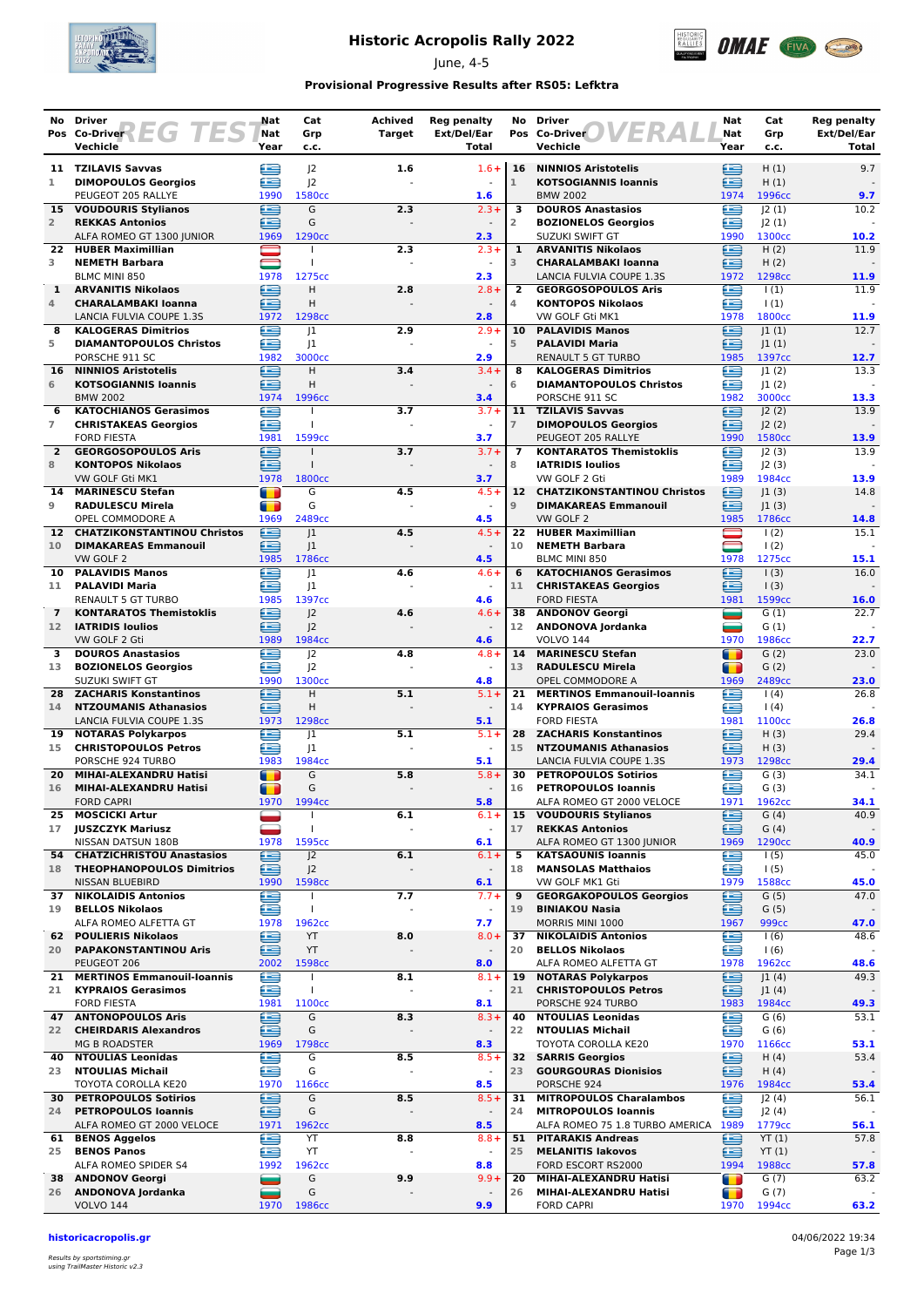

## **Historic Acropolis Rally 2022**

June, 4-5



### **Provisional Progressive Results after RS05: Lefktra**

| No.       | <b>Driver</b>                                                    | Nat         | Cat                              | Achived                            | <b>Reg penalty</b>                   | No       | <b>Driver</b>                                                 | Nat         | Cat             | Reg penalty          |
|-----------|------------------------------------------------------------------|-------------|----------------------------------|------------------------------------|--------------------------------------|----------|---------------------------------------------------------------|-------------|-----------------|----------------------|
|           | Pos Co-Driver<br>EG<br>Vechicle                                  | Nat<br>Year | Grp<br>c.c.                      | Target                             | Ext/Del/Ear<br><b>Total</b>          |          | Pos Co-Driver<br>Vechicle                                     | Nat<br>Year | Grp<br>c.c.     | Ext/Del/Ear<br>Total |
| 51        | <b>PITARAKIS Andreas</b>                                         | œ           | YT                               | 13.6                               | $13.6 +$                             | 25       | <b>MOSCICKI Artur</b>                                         | ▀           | 1(7)            | 65.4                 |
| 27        | <b>MELANITIS lakovos</b>                                         | Æ           | YT                               |                                    |                                      | 27       | <b>JUSZCZYK Mariusz</b>                                       | -           | 1(7)            |                      |
|           | FORD ESCORT RS2000                                               | 1994        | 1988cc                           |                                    | 13.6                                 |          | NISSAN DATSUN 180B                                            | 1978        | 1595cc          | 65.4                 |
| 9         | <b>GEORGAKOPOULOS Georgios</b>                                   | £           | G                                | 14.5                               | $14.5+$                              | 47       | <b>ANTONOPOULOS Aris</b>                                      | ≘           | G(8)            | 84.2                 |
| 28        | <b>BINIAKOU Nasia</b><br>MORRIS MINI 1000                        | ≘<br>1967   | G<br>999 <sub>cc</sub>           |                                    | 14.5                                 | 28       | <b>CHEIRDARIS Alexandros</b><br><b>MG B ROADSTER</b>          | œ<br>1969   | G(8)<br>1798cc  | 84.2                 |
| 33        | <b>PAPADAKIS Ilias</b>                                           | £           | G                                | 14.6                               | $14.6+$                              | 61       | <b>BENOS Aggelos</b>                                          | œ           | YT(2)           | 97.2                 |
| 29        | <b>PAPADAKI Virginia</b>                                         | £           | G                                |                                    | $\omega$                             | 29       | <b>BENOS Panos</b>                                            | œ           | YT(2)           |                      |
|           | PORSCHE 911 T TARGA                                              | 1971        | 2195cc                           |                                    | 14.6                                 |          | ALFA ROMEO SPIDER S4                                          | 1992        | 1962cc          | 97.2                 |
| 30        | 55 SAKELARIADIS Georgios<br><b>GENERALIS Nikolaos</b>            | e<br>£      | J <sub>2</sub><br>J <sub>2</sub> | 24.5                               | $24.5+$                              | 57<br>30 | <b>MORAITIS Nikolaos</b><br><b>CHATZIKONSTANTINOU loannis</b> | œ<br>£      | 1(8)<br>1(8)    | 107.6                |
|           | <b>TOYOTA COROLLA 1.6 Gti</b>                                    | 1989        | 1587cc                           |                                    | 24.5                                 |          | LADA BA3 2101                                                 | 1979        | 1198cc          | 107.6                |
| 31        | <b>MITROPOULOS Charalambos</b>                                   | £           | 2                                | 24.5                               | $24.5+$                              | 55       | <b>SAKELARIADIS Georgios</b>                                  | Ð           | J2(5)           | 112.3                |
| 31        | <b>MITROPOULOS Ioannis</b>                                       | Æ           | J <sub>2</sub>                   |                                    |                                      | 31       | <b>GENERALIS Nikolaos</b>                                     | œ           | J2(5)           |                      |
| 35        | ALFA ROMEO 75 1.8 TURBO AMERICA 1989<br><b>TZAVARAS Georgios</b> | æ           | 1779cc<br>G                      | 25.9                               | 24.5<br>$25.9+$                      | 26       | TOYOTA COROLLA 1.6 Gti<br><b>PAPANDREOU Dimitrios</b>         | 1989<br>œ   | 1587cc<br>H(5)  | 112.3<br>116.2       |
| 32        | <b>BEKAS Konstantinos</b>                                        | £           | G                                |                                    | $\sim$                               | 32       | <b>LOUVARIS Konstantinos</b>                                  | £           | H(5)            |                      |
|           | BMW 1600-2                                                       | 1970        | 1575cc                           |                                    | 25.9                                 |          | BMW <sub>E21</sub>                                            | 1976        | 1575cc          | 116.2                |
| 29        | <b>ROGERS Neil</b>                                               | m           | E                                | 26.1                               | $26.1+$                              | 54       | <b>CHATZICHRISTOU Anastasios</b>                              | ≘           | 2(6)            | 123.8                |
| 33        | <b>Giorgos Dagres</b><br><b>LANCIA APPIA S3</b>                  | ≘<br>1961   | E<br>1091cc                      |                                    | 26.1                                 | 33       | <b>THEOPHANOPOULOS Dimitrios</b><br>NISSAN BLUEBIRD           | œ<br>1990   | J2(6)<br>1598cc | 123.8                |
|           | <b>32 SARRIS Georgios</b>                                        | £           | Н                                | 26.7                               | $26.7 +$                             | 33       | <b>PAPADAKIS Ilias</b>                                        | œ           | G(9)            | 164.5                |
| 34        | <b>GOURGOURAS Dionisios</b>                                      | æ           | н                                |                                    |                                      | 34       | <b>PAPADAKI Virginia</b>                                      | œ           | G(9)            |                      |
|           | PORSCHE 924                                                      | 1976        | 1984cc                           |                                    | 26.7                                 |          | PORSCHE 911 T TARGA                                           | 1971        | 2195cc          | 164.5                |
| 5<br>35   | <b>KATSAOUNIS Ioannis</b><br><b>MANSOLAS Matthaios</b>           | œ<br>≘      | T<br>T                           | 31.0                               | $31.0+$<br>$\omega$                  | 56<br>35 | <b>PSACHOS Dimitrios</b><br><b>POLITIS Ioannis</b>            | 臼<br>≘      | H(6)<br>H(6)    | 193.6                |
|           | VW GOLF MK1 Gti                                                  | 1979        | 1588cc                           |                                    | 31.0                                 |          | FIAT 128 RALLY                                                | 1973        | 1301cc          | 193.6                |
|           | <b>49 VYTOGIANNIS Georgios</b>                                   | £           | J <sup>2</sup>                   | 45.4                               | $45.4 +$                             | 24       | <b>ARVANITIS Dimitrios</b>                                    | œ           | H(7)            | 240.4                |
| 36        | <b>VYTOGIANNIS Nikolaos</b>                                      | £           | J <sub>2</sub>                   |                                    |                                      | 36       | <b>ZAFEIRIOU Eleni</b>                                        | £           | H(7)            |                      |
|           | PORSCHE 911                                                      | 1988        | 3125cc                           |                                    | 45.4                                 |          | <b>TOYOTA CELICA ST</b>                                       | 1973        | 1589cc          | 240.4                |
| 27<br>37  | <b>TSEKERIS Alexandros</b><br><b>AFENTAKIS Gerasimos</b>         | £<br>£      | G<br>G                           | 52.0                               | $52.0+$                              | 35<br>37 | <b>TZAVARAS Georgios</b><br><b>BEKAS Konstantinos</b>         | œ<br>≘      | G(10)<br>G(10)  | 271.8                |
|           | BMW 1600-2                                                       | 1969        | 1575cc                           |                                    | 52.0                                 |          | BMW 1600-2                                                    | 1970        | 1575cc          | 271.8                |
| 56        | <b>PSACHOS Dimitrios</b>                                         | ∈           | H                                | 56.9                               | $56.9+$                              | 29       | <b>ROGERS Neil</b>                                            | m           | E(1)            | 353.9                |
| 38        | <b>POLITIS Ioannis</b>                                           | æ           | Н                                |                                    |                                      | 38       | <b>Giorgos Dagres</b>                                         | œ           | E(1)            |                      |
| 26        | FIAT 128 RALLY<br><b>PAPANDREOU Dimitrios</b>                    | 1973<br>œ   | 1301cc<br>H                      | 1:01.7                             | 56.9<br>$61.7+$                      | 58       | <b>LANCIA APPIA S3</b><br><b>KOSMAS Aristotelis</b>           | 1961<br>œ   | 1091cc<br> 1(5) | 353.9<br>373.7       |
| 39        | <b>LOUVARIS Konstantinos</b>                                     | £           | н                                |                                    |                                      | 39       | <b>KONTOS Stefanos</b>                                        | ≘           | J1(5)           |                      |
|           | BMW <sub>E21</sub>                                               | 1976        | 1575cc                           |                                    | 61.7                                 |          | MERCEDES BENZ 500 SEC                                         | 1984        | 4973cc          | 373.7                |
| 41        | <b>PETROU Eleftherios</b>                                        | £           | Н                                | 1:03.5                             | $63.5+$                              | 39       | <b>PITARAKIS Georgios</b>                                     | œ           | 1(6)            | 390.0                |
| 40        | <b>DIMAKOPOULOS Konstantinos</b><br>ALFA ROMEO ALFETTA GT        | £<br>1976   | H<br>1779 <sub>cc</sub>          |                                    | $\sim$<br>63.5                       | 40       | <b>MELANITIS Ilias</b><br>FORD ESCORT RS1600i                 | £<br>1985   | 1(6) <br>1587cc | 390.0                |
| 57        | <b>MORAITIS Nikolaos</b>                                         | œ           | T                                | 1:06.6                             | $66.6+$                              | 62       | <b>POULIERIS Nikolaos</b>                                     | ⊟           | YT(3)           | 521.3                |
| 41        | <b>CHATZIKONSTANTINOU loannis</b>                                | £           | T                                |                                    | $\blacksquare$                       | 41       | <b>PAPAKONSTANTINOU Aris</b>                                  | œ           | YT(3)           |                      |
|           | LADA BA3 2101                                                    | 1979        | 1198cc                           |                                    | 66.6                                 |          | PEUGEOT 206                                                   | 2002        | 1598cc          | 521.3                |
| 43<br>42  | <b>VLACHOS Christos</b><br>PETROPOULOU Effrosyni                 | e<br>Æ      | Ε<br>E                           | 1:11.6                             | $71.6+$                              | 27<br>42 | <b>TSEKERIS Alexandros</b><br><b>AFENTAKIS Gerasimos</b>      | £<br>£      | G(11)<br>G(11)  | 556.6                |
|           | ALFA ROMEO GIULIETTA 750 SPIDER                                  | 1960        | 1290 <sub>cc</sub>               |                                    | 71.6                                 |          | BMW 1600-2                                                    | 1969        | 1575cc          | 556.6                |
| 68        | <b>MAMASIS Georgios</b>                                          | e           | mD                               | 1:24.6                             | $84.6+$                              | 53       | <b>ANDRIOPOULOS Miltiadis</b>                                 | ⊜           | J2(7)           | 571.2                |
| 43        |                                                                  |             | Moto                             |                                    | $\omega$                             | 43       | <b>DONTA Ismini-Niki</b>                                      | ≘           | J2(7)           |                      |
| 39        | BSA WM20<br><b>PITARAKIS Georgios</b>                            | 1941<br>∈   | <b>500cc</b>                     |                                    | 84.6<br>$96.4+$                      | 34       | TOYOTA COROLLA AE92<br><b>TSIMIS Dimitrios</b>                | 1989<br>e   | 1598cc          | 571.2<br>669.2       |
| 44        | <b>MELANITIS Ilias</b>                                           | ≘           | J <sub>1</sub><br>$\vert$ 1      | 1:36.4                             |                                      | 44       | KASOUNI / TSIMI Theodora                                      | œ           | G(12)<br>G(12)  |                      |
|           | FORD ESCORT RS1600i                                              | 1985        | 1587cc                           |                                    | 96.4                                 |          | MERCEDES BENZ W113 / 230 SL                                   | 1966        | 2306cc          | 669.2                |
| 53        | <b>ANDRIOPOULOS Miltiadis</b>                                    | ⋐           | J <sup>2</sup>                   | 1:49.3                             | $109.3+$                             | 17       | <b>TSIOGKAS Christos</b>                                      | ≘           | G(13)           | 687.1                |
| 45        | <b>DONTA Ismini-Niki</b><br>TOYOTA COROLLA AE92                  | œ<br>1989   | J <sup>2</sup><br>1598cc         |                                    | $\overline{\phantom{a}}$<br>109.3    | 45       | <b>KOLLIOPOULOS Sotirios</b><br>FORD ESCORT MK1 RS200         | ≘<br>1968   | G(13)<br>1998cc |                      |
| 36        | <b>KOLAITIS Spyridon</b>                                         | £           | н                                | 2:11.2                             | $131.2 +$                            | 43       | <b>VLACHOS Christos</b>                                       | £           | E(2)            | 687.1<br>695.2       |
| 46        | <b>PAVLAKIS Emmanouil</b>                                        | £           | Н                                |                                    | $\blacksquare$                       | 46       | PETROPOULOU Effrosyni                                         | £           | E(2)            |                      |
|           | <b>BMW 2002</b>                                                  | 1974        | 1990 <sub>cc</sub>               |                                    | 131.2                                |          | ALFA ROMEO GIULIETTA 750 SPIDER                               | 1960        | 1290cc          | 695.2                |
|           | 42 LAGIOS Miltiadis                                              | £<br>€      | Ε<br>E                           | 2:43.0                             | $163.0+$                             | 41       | <b>PETROU Eleftherios</b><br><b>DIMAKOPOULOS Konstantinos</b> | ≘<br>ఆ      | H(8)            | 775.8                |
| 47        | <b>KOUTSIS Ioannis</b><br>MERCEDES BENZ W191 / 170DS             | 1953        | 1783cc                           |                                    | 163.0                                | 47       | ALFA ROMEO ALFETTA GT                                         | 1976        | H(8)<br>1779cc  | 775.8                |
|           | 24 ARVANITIS Dimitrios                                           | G           | н                                | 3:29.6                             | $209.6+$                             | 50       | <b>THERMOS Christos</b>                                       | €           | H(9)            | 818.5                |
| 48        | <b>ZAFEIRIOU Eleni</b>                                           | £           | н                                |                                    |                                      | 48       | <b>THERMOS loannis</b>                                        | œ           | H(9)            |                      |
|           | TOYOTA CELICA ST                                                 | 1973        | 1589cc                           |                                    | 209.6                                |          | FORD ESCORT MK1                                               | 1972        | 1601cc          | 818.5                |
| 58.<br>49 | <b>KOSMAS Aristotelis</b><br><b>KONTOS Stefanos</b>              | €<br>≘      | J1<br>J1                         | 4:58.9<br>$\overline{\phantom{a}}$ | $298.9+$<br>$\overline{\phantom{a}}$ | 49<br>49 | <b>VYTOGIANNIS Georgios</b><br><b>VYTOGIANNIS Nikolaos</b>    | 鱼<br>≘      | J2(8)<br>J2(8)  | 846.5                |
|           | MERCEDES BENZ 500 SEC                                            | 1984        | 4973cc                           |                                    | 298.9                                |          | PORSCHE 911                                                   | 1988        | 3125cc          | 846.5                |
| 59        | <b>KARAMPELAS Ilias</b>                                          | £           | G                                | 5:01.3                             | $301.3+$                             | 59       | <b>KARAMPELAS Ilias</b>                                       | £           | G(14)           | 927.3                |
| 50        | <b>CHASIOTIS Fanis</b>                                           | ∈           | G                                |                                    | $\overline{\phantom{a}}$             | 50       | <b>CHASIOTIS Fanis</b>                                        | œ           | G(14)           |                      |
|           | <b>VW 1200</b><br>45 KOULOCHERIS Nikolaos                        | 1967<br>œ   | 1192cc<br>F                      | 10:00.0                            | 301.3<br>$600.0+$                    | 46       | VW 1200<br><b>BALANOU Elisavet</b>                            | 1967<br>⊜   | 1192cc<br>G(15) | 927.3<br>1004.8      |
| 51        | <b>MOUZAKITI Stella</b>                                          | ≘           | F                                |                                    | $\blacksquare$                       | 51       | PAPAIOANNOU AIKATERINI                                        | £           | G(15)           |                      |
|           | MG B ROADSTER                                                    | 1963        | 1798cc                           |                                    | 600.0                                |          | <b>VW 1500</b>                                                | 1969        | 1495cc          | 1004.8               |
| 46        | <b>BALANOU Elisavet</b>                                          | €           | G                                | 10:00.0                            | $600.0+$                             | 42       | <b>LAGIOS Miltiadis</b>                                       | €           | E(3)            | 1006.0               |
| 52        | PAPAIOANNOU AIKATERINI<br>VW 1500                                | 鱼<br>1969   | G<br>1495cc                      |                                    | 600.0                                | 52       | <b>KOUTSIS Ioannis</b><br>MERCEDES BENZ W191 / 170DS          | œ<br>1953   | E(3)<br>1783cc  | 1006.0               |
|           |                                                                  |             |                                  |                                    |                                      |          |                                                               |             |                 |                      |

#### **historicacropolis.gr** 04/06/2022 19:34

Results by sportstiming.gr using TrailMaster Historic v2.3